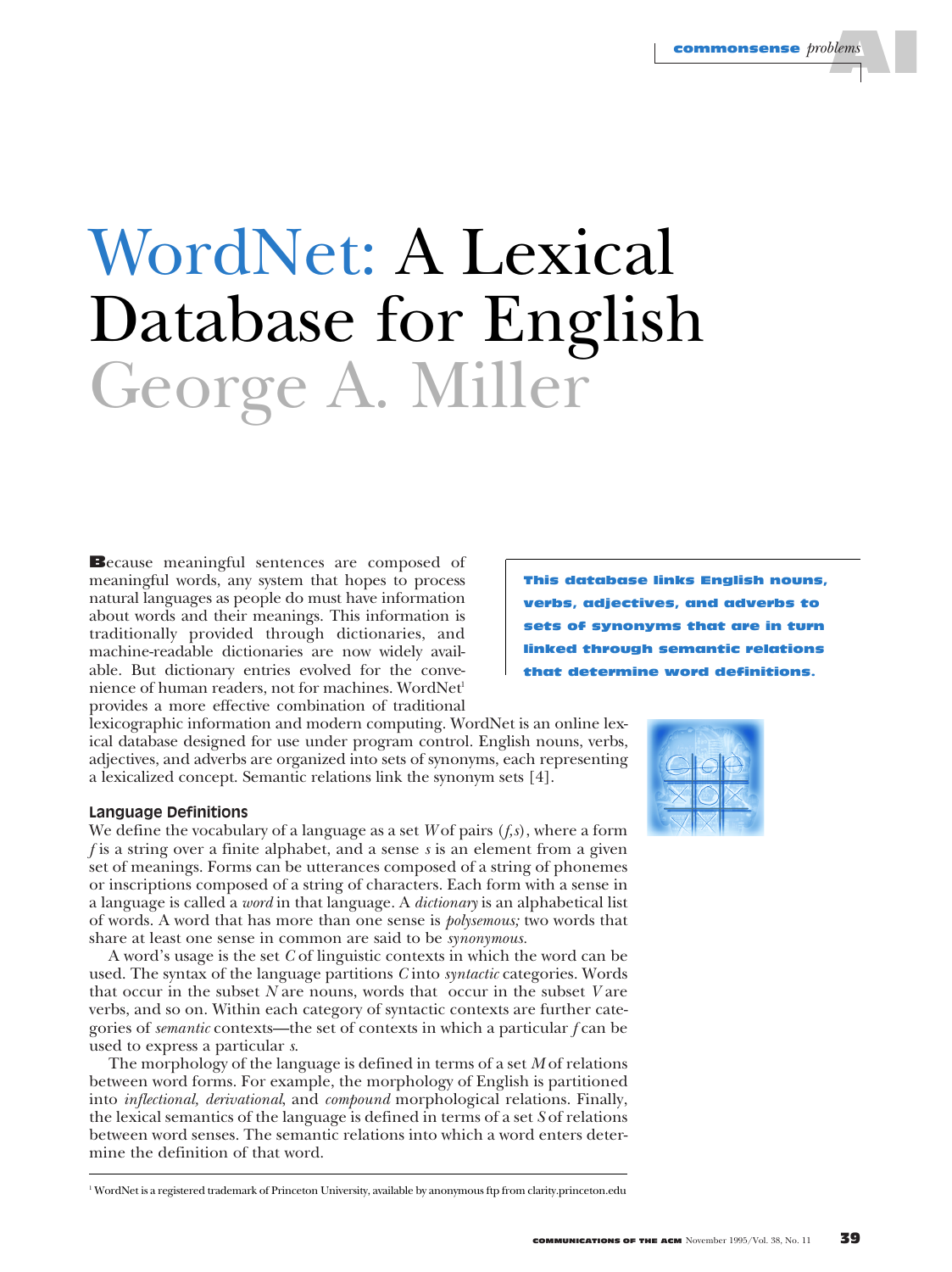## **More Than 166,000 Word Form and Sense Pairs**

In WordNet, a form is represented by a string of ASCII characters, and a sense is represented by the set of (one or more) synonyms that have that sense. WordNet contains more than 118,000 different word forms and more than 90,000 different word senses, or more than 166,000 (*f,s*) pairs. Approximately 17% of the words in WordNet are polysemous; approximately 40% have one or more synonyms.

WordNet respects the syntactic categories *noun, verb, adjective,* and *adverb*—the so-called open-class words (see Table 1). For example, word forms like "back,'' "right,'' or "well'' are interpreted as nouns in some linguistic contexts, as verbs in other contexts, and as adjectives or adverbs in other contexts; each is entered separately into WordNet. It is assumed that the closed-class categories of English—some 300 prepositions, pronouns, and determiners—play an important role in any parsing system; they are given no semantic explication in WordNet.

Inflectional morphology for each syntactic category is accommodated by the interface to the WordNet database. For example, if information is requested for "went," the system will return what it knows about the verb "go." On the other hand, derivational and compound morphology are entered into the database without explicit recognition of morphological relations. For example, "interpret," "interpreter,'' "misinterpret," "interpretation," "reinterpretation," "interpretive," "interpretative," and "interpretive dancing" are all distinct words in WordNet.

A much larger variety of *semantic relations* can be defined between words and between word senses than are incorporated into WordNet. The semantic relations

| Semantic<br><b>Relation</b>                                       | Syntactic<br>Category     | <b>Examples</b>                                                            |
|-------------------------------------------------------------------|---------------------------|----------------------------------------------------------------------------|
| Synonymy<br>(similar)                                             | N, V, A <sub>i</sub> , Av | pipe, tube<br>rise, ascend<br>sad, unhappy<br>rapidly, speedily            |
| Antonymy<br>(opposite)                                            | $Aj$ , Av, $(N, V)$       | wet, dry<br>powerful, powerless<br>friendly, unfriendly<br>rapidly, slowly |
| Hyponymy<br>(subordinate)                                         | N                         | sugar maple, maple<br>maple, tree<br>tree, plant                           |
| Meronymy<br>(part)                                                | N                         | brim, hat<br>gin, martini<br>ship, fleet                                   |
| Troponomy<br>(manner)                                             | V                         | march, walk<br>whisper, speak                                              |
| Entailment                                                        | V                         | drive, ride<br>divorce, marry                                              |
| $N = Nouns$ $Aj = Adjectives$ $V = Verbs$ $Av = Adverbs$<br>Note: |                           |                                                                            |

#### Table 1. Semantic Relations in WordNet

in WordNet [6] were chosen because they apply broadly throughout English and because they are familiar a user need not have advanced training in linguistics to understand them. They are shown in Table 1. WordNet includes the following semantic relations:

- *Synonymy* is WordNet's basic relation, because WordNet uses sets of synonyms (*synsets*) to represent word senses. Synonymy (*syn* same, *onyma* name) is a symmetric relation between word forms.
- *Antonymy* (opposing-name) is also a symmetric semantic relation between word forms, especially important in organizing the meanings of adjectives and adverbs.
- *Hyponymy* (sub-name) and its inverse, *hypernymy* (super-name), are transitive relations between synsets. Because there is usually only one hypernym, this semantic relation organizes the meanings of nouns into a hierarchical structure.
- *Meronymy* (part-name) and its inverse, *holonymy* (whole-name), are complex semantic relations. WordNet distinguishes *component* parts, *substantive* parts, and *member* parts.
- *Troponymy* (manner-name) is for verbs what hyponymy is for nouns, although the resulting hierarchies are much shallower.
- *Entailment* relations between verbs are also coded in WordNet.

Each of these semantic relations is represented by *pointers* between word forms or between synsets. More than 116,000 pointers represent semantic relations between WordNet words and word senses.

Relational theories of lexical semantics hold that any word can be defined in terms of the other words to which it is related. For example, a definition of the compound noun "sugar maple" might start with its hypernym, "A sugar maple is a maple that . . . ," followed by a relative clause based on meronymy or other semantic relations that specify how sugar maples differ from other kinds of maples. However, not enough semantic relations are encoded into WordNet to support such constructions. Following standard lexicographic practice, definitional glosses are included in most synsets along with the synonyms that represent the sense.

An XWindows interface to WordNet allows a user to enter a word form and to choose a pull-down menu for the appropriate syntactic category. The menus provide access to the semantic relations that have been coded into WordNet for that word. For example, if "leaves" is entered, a noun menu for "leaf" and a verb menu for "leave" are available. The noun menu includes options for synonyms, hyponyms, hypernyms, sisters, meronyms, and holonyms for "leaf"; no antonyms for "leaf" are available. If synonyms of the noun are requested, the window display three synsets, along with their immediate hypernyms:

• Leaf, leafage, foliage—the main organ of photosynthesis in higher plants; plant organ—a func